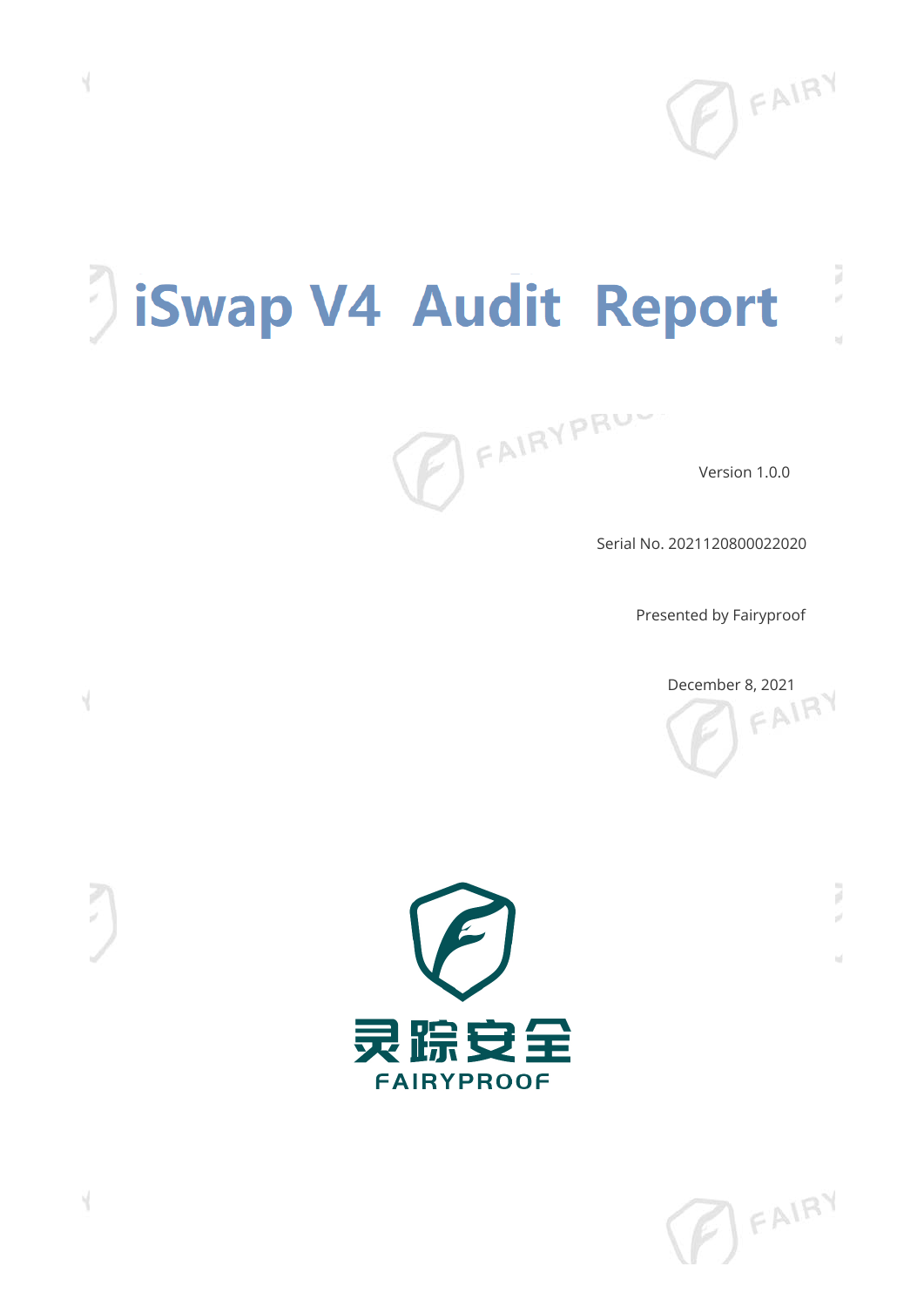# **01. Introduction**

This document includes the results of the audit performed by the Fairyproof team on the <u>iSwap V4</u> project, at the request of the iSwap team.<br>**Audit Start Time:**  $\underline{V4}$  project, at the request of the iSwap team.

#### **Audit Start Time:**

December 1, 2021

**Audit End Time:**

December 6, 2021

#### **Audited Source Files:**

The calculated SHA-256 values for the audited files when the audit was done are as follows:

```
ISwapArbitrumBridge.sol:
0x65d8c793bc1f8df6d8e728528dc4bffdcd727db5ceb1d850b70ba82206db9979
ISwapAvaxBridge.sol:
0x6f429a15ae0355e01cd0af8fef77b26db91028200c28defeb66f23ab053c875b
ISwapBaseBridge.sol:
0x0cb3028d055333c283a76415704c877562d4281bffb63c2d4660f0129919c233
ISwapBscBridge.sol:
0xd1ab95fcea393278e2adc9983bdfdbf8e6755b38245308bb689ef71e89888db6
ISwapEthBridge.sol:
0x3893a53ed7db19e2c6eeedee028c4d2ecf9ae1104911074fff8bd35469b59d03
ISwapFtmBridge.sol:
0x42bc9b01630c77649b26806827995f33a985c310b78e3d35748ffaf3d16c6461
ISwapHecoBridge.sol:
0x929f3032659481ccb2c6c119ace00fbbcbe592269059c00ad73ba0e16974c9f2
ISwapOecBridge.sol:
0x91f4a19b1dd9410547b37d4282c701686da76a46b8c437066586d1de6cf89413
ISwapPolygonBridge.sol:
0x932af9b9a35dd9aa785483c46fc3421103dee97dba2041dba7643d0a098606b0
THRC20 sol:
0x8f909a8cc5f325334aa4c767554ce7cf2d8faa7ce6cf37dc8461e959c1d0f8f0
IRouter.sol:
0x8d3d1f32a4632fe68614cc775e5c1fde5147b08abdc2647ff4df4ac07115170f
```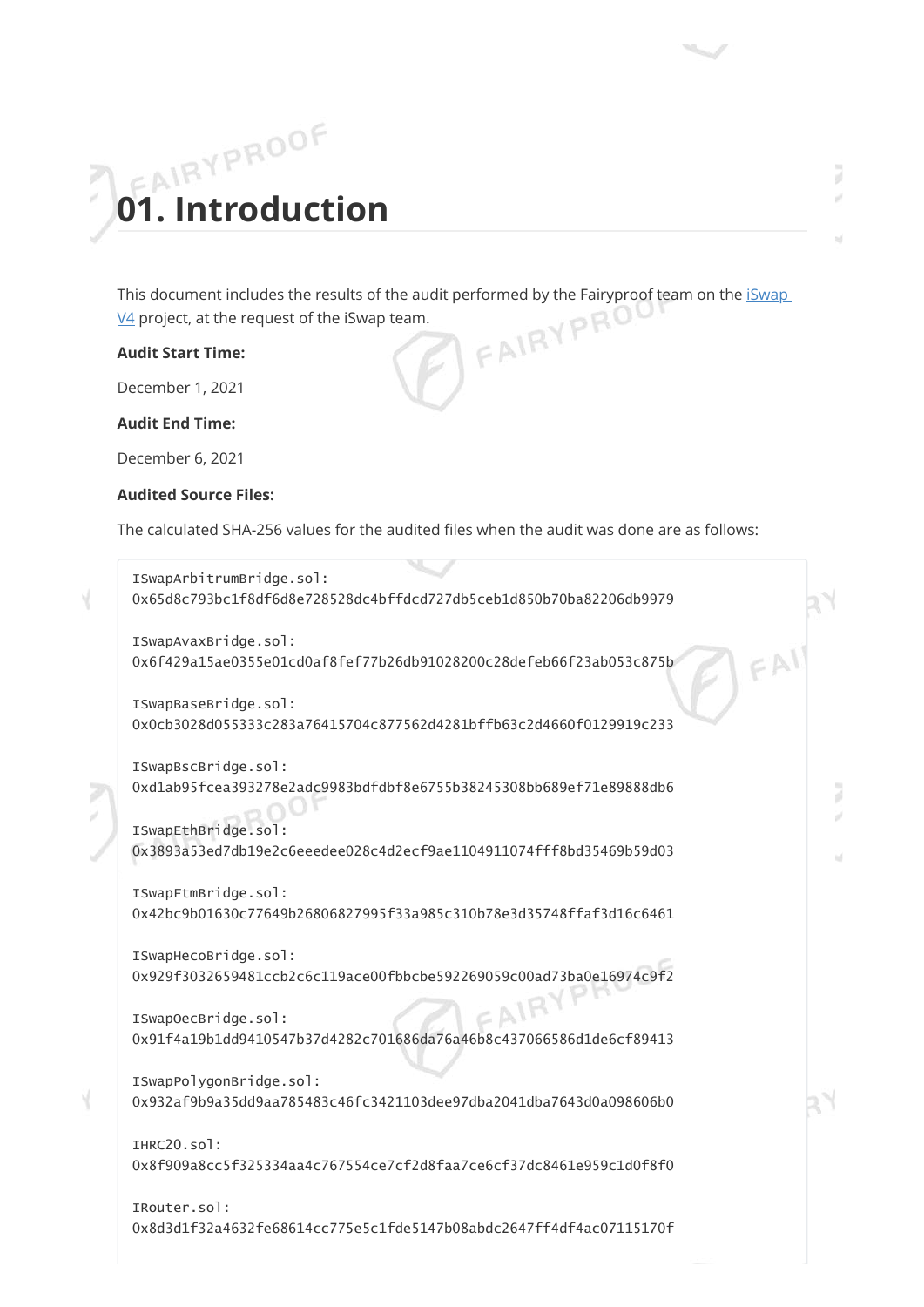```
IWETH.sol:
0xf79a254f47708877e0ff8f94fcf6a9fd6668c58e89a0e89b8537af9b3905f09f
ParamsParser.sol:
0x12db2fc15f3ea649eb490f8e613e90f81e69bb2ff68494183d92cbdcc38d365c
RevertReasonParser.sol:
0xf4cdf713b9f1ae39a549d414e6e6c86b72a148da6d01df793ca02e8d820200e1
        VPRY
TransferHelper.sol:
0xb9774be2bc8df05e45e941137ad5aeff1485e8d27be0023aaa2894f52fc31a12
IHub.sol:
0x54217004bc0486a44702687489456a1aae34a2914e4bd5c29afe2ea3c878f978
IHRC20.sol:
0x8f909a8cc5f325334aa4c767554ce7cf2d8faa7ce6cf37dc8461e959c1d0f8f0
                                          C|\mathbb{A}|IWETH.sol:
0xd8c65eebf30834fd5f2e50e3f85e0ddec8f3f59f1016862d02b1820917547b41
readme.md:
0x0e4d51e0078d0384c792fdc322ab32c70ac9a18a8f2b3d57504443309532a54e
TransferHelper.sol:
0xb9774be2bc8df05e45e941137ad5aeff1485e8d27be0023aaa2894f52fc31a12
```
The source files audited include all the files with the extension "sol" as follows:

iswap-v4/ ä ├── ISwapArbitrumBridge.sol FAIRYPROOF ├── ISwapAvaxBridge.sol u ├── ISwapBaseBridge.sol ├── ISwapBscBridge.sol ├── ISwapEthBridge.sol ├── ISwapFtmBridge.sol ├── ISwapHecoBridge.sol ├── ISwapOecBridge.sol ├── ISwapPolygonBridge.sol ├── interfaces | ├── IHRC20.sol | ├── IRouter.sol | └── IWETH.sol └── utils ├── ParamsParser.sol  $\left.\right\}$  FAIT ├── RevertReasonParser.sol └── TransferHelper.sol iswap-IHub/ ├── IHub.sol ├── interfaces | ├── IHRC20.sol | └── IWETH.sol ├── readme.md utils, pROOF 7 s) └── TransferHelper.sol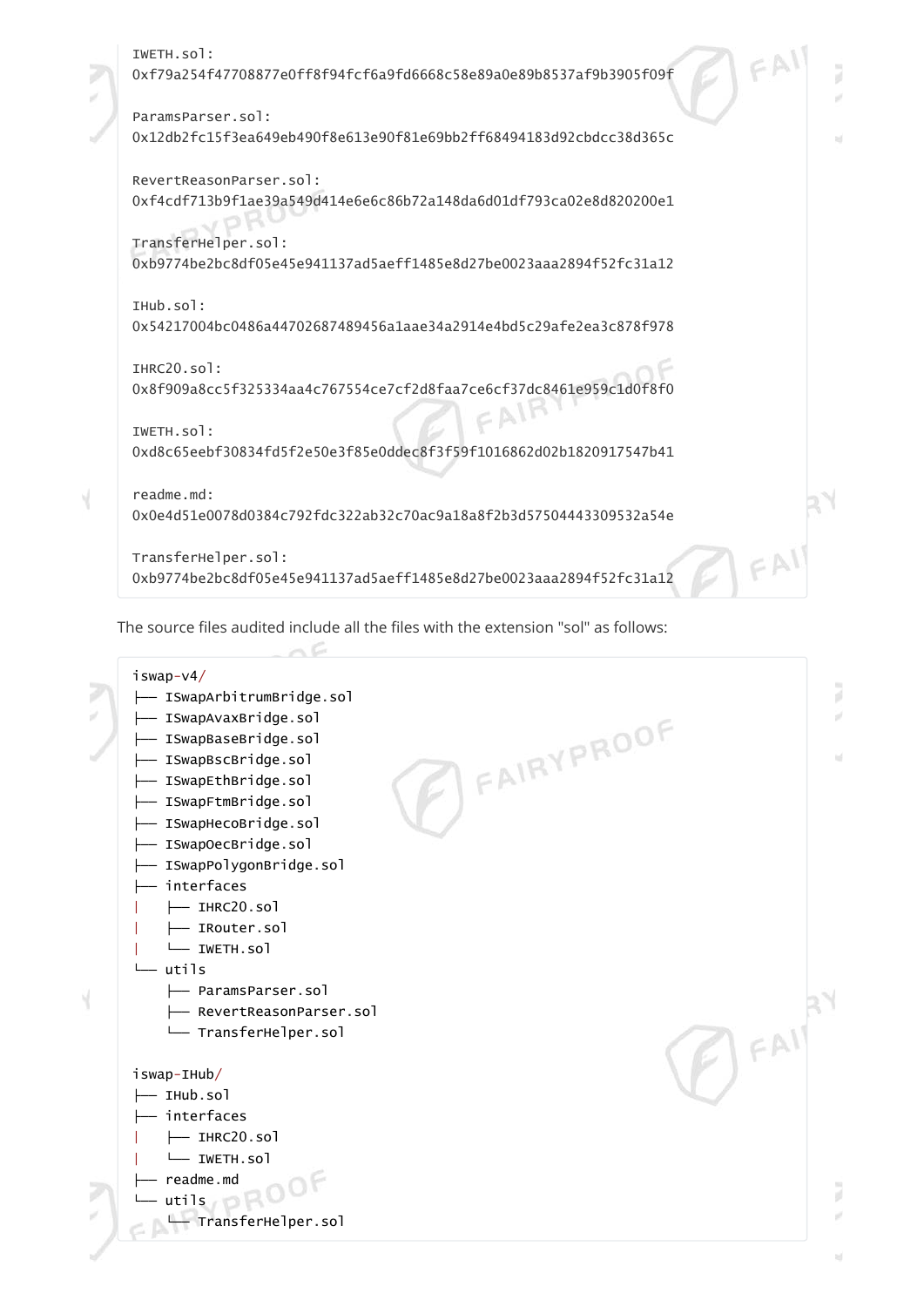The goal of this audit is to review iSwap V4's code, study potential security vulnerabilities, its general design and architecture, and uncover bugs that could compromise the software in  $FANRY$ production.

We make observations on specific areas of the code that present concrete problems, as well as general observations that traverse the entire codebase horizontally, which could improve its quality as a whole.

This audit only applies to the specified code, software or any materials supplied by the iSwap team for specified versions. Whenever the code, software, materials, settings, enviroment etc is changed, the comments of this audit will no longer apply. FAIRY

#### **— Disclaimer**

Note that as of the date of publishing, the contents of this report reflect the current understanding of known security patterns and state of the art regarding system security. You agree that your access and/or use, including but not limited to any associated services, products, protocols, platforms, content, and materials, will be at your sole risk.

The review does not extend to the compiler layer, or any other areas beyond the programming language, or other programming aspects that could present security risks. If the audited source files are smart contract files, risks or issues introduced by using data feeds from offchain sources are not extended by this review either.

Given the size of the project, the findings detailed here are not to be considered exhaustive, and further testing and audit is recommended after the issues covered are fixed.

To the fullest extent permitted by law, we disclaim all warranties, expressed or implied, in connection with this report, its content, and the related services and products and your use thereof, including, without limitation, the implied warranties of merchantability, fitness for a particular purpose, and non-infringement.

We do not warrant, endorse, guarantee, or assume responsibility for any product or service advertised or offered by a third party through the product, any open source or third-party software, code, libraries, materials, or information linked to, called by, referenced by or accessible through the report, its content, and the related services and products, any hyperlinked websites, any websites or mobile applications appearing on any advertising, and we will not be a party to or in any way be responsible for monitoring any transaction between you and any third-party providers of products or services.

FOR AVOIDANCE OF DOUBT, THE REPORT, ITS CONTENT, ACCESS, AND/OR USAGE THEREOF, INCLUDING ANY ASSOCIATED SERVICES OR MATERIALS, SHALL NOT BE CONSIDERED OR RELIED UPON AS ANY FORM OF FINANCIAL, INVESTMENT, TAX, LEGAL, REGULATORY, OR OTHER ADVICE.

**TERM** 

..aypROOF

#### **— Methodology**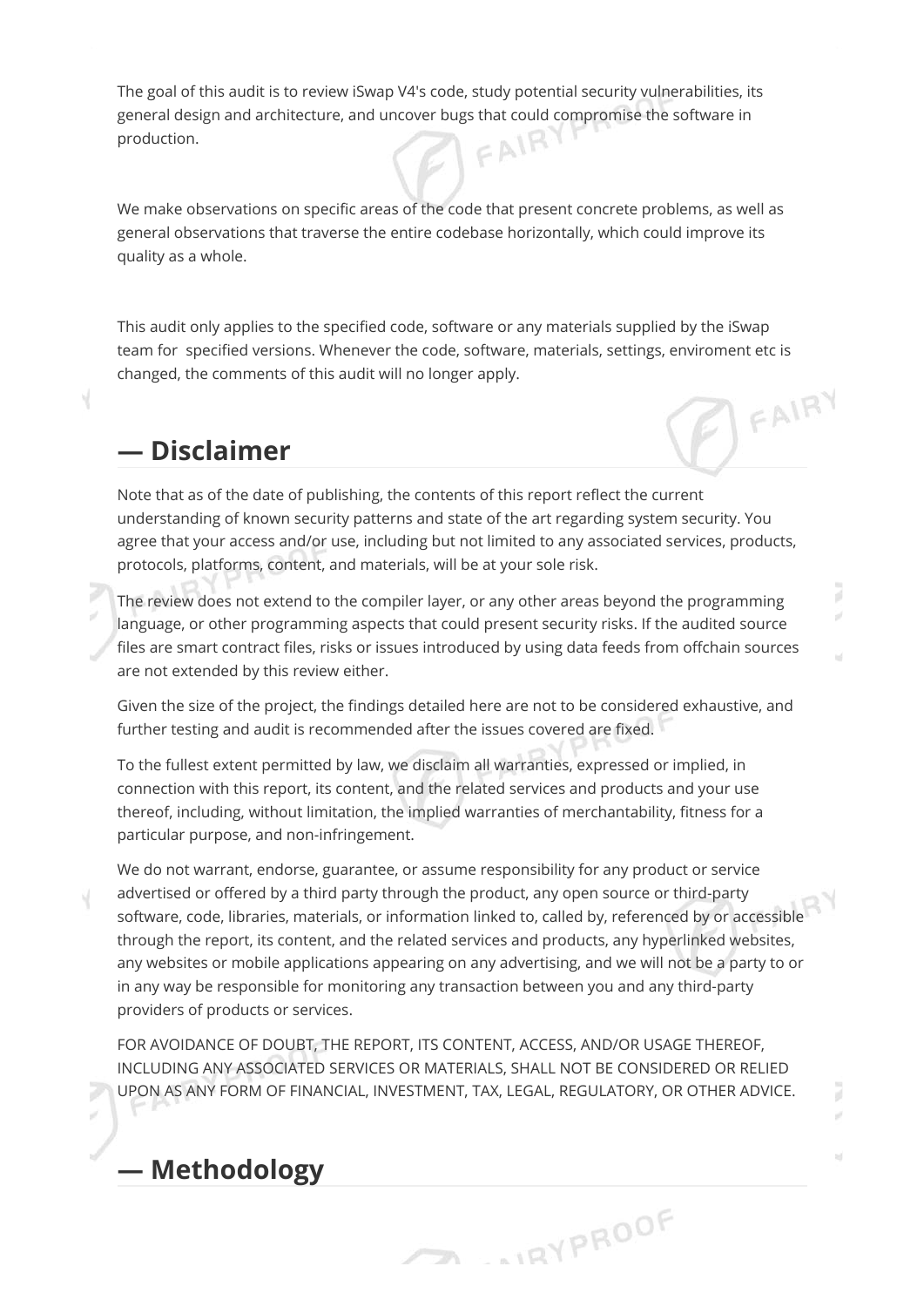The above files' code was studied in detail in order to acquire a clear impression of how the its specifications were implemented. The codebase was then subject to deep analysis and scrutiny, resulting in a series of observations. The problems and their potential solutions are discussed in this document and, whenever possible, we identify common sources for such problems and comment on them as well.

The Fairyproof auditing process follows a routine series of steps:

1. Code review that includes the following

i. Review of the specifications, sources, and instructions provided to Fairyproof to make sure we understand the size, scope, and functionality of the project's source code.

ii. Manual review of code, which is the process of reading source code line-by-line in an attempt to identify potential vulnerabilities.

iii. Comparison to specification, which is the process of checking whether the code does what the specifications, sources, and instructions provided to Fairyproof describe.

- 2. Testing and automated analysis that includes the following: i. Test coverage analysis, which is the process of determining whether the test cases are actually covering the code and how much code is exercised when we run the test cases. ii. Symbolic execution, which is analyzing a program to determine what inputs cause each part of a program to execute.
- 

3. Best practices review, which is a review of the source code to improve maintainability, security, and control based on the established industry and academic practices, recommendations, and research.

#### **— Structure of the document**

PROOF This report contains a list of issues and comments on all the above source files. Each issue is assigned a severity level based on the potential impact of the issue and recommendations to fix it, if applicable. For ease of navigation, an index by topic and another by severity are both provided at the beginning of the report.

FAIRY

### **— Documentation**

For this audit, we used the following sources of truth about how the iSwap V4's cross-chain exchange application should work:

[http://iswap.com](http://iswap.com/)

These were considered the specification, and when discrepancies arose with the actual code behavior, we consulted with the iSwap team or reported an issue.

#### **— Comments from Auditee**

No vulnerabilities with critical, high or medium-severity were found in the above source code.

One vulnerability with low-severity was found in the above source code.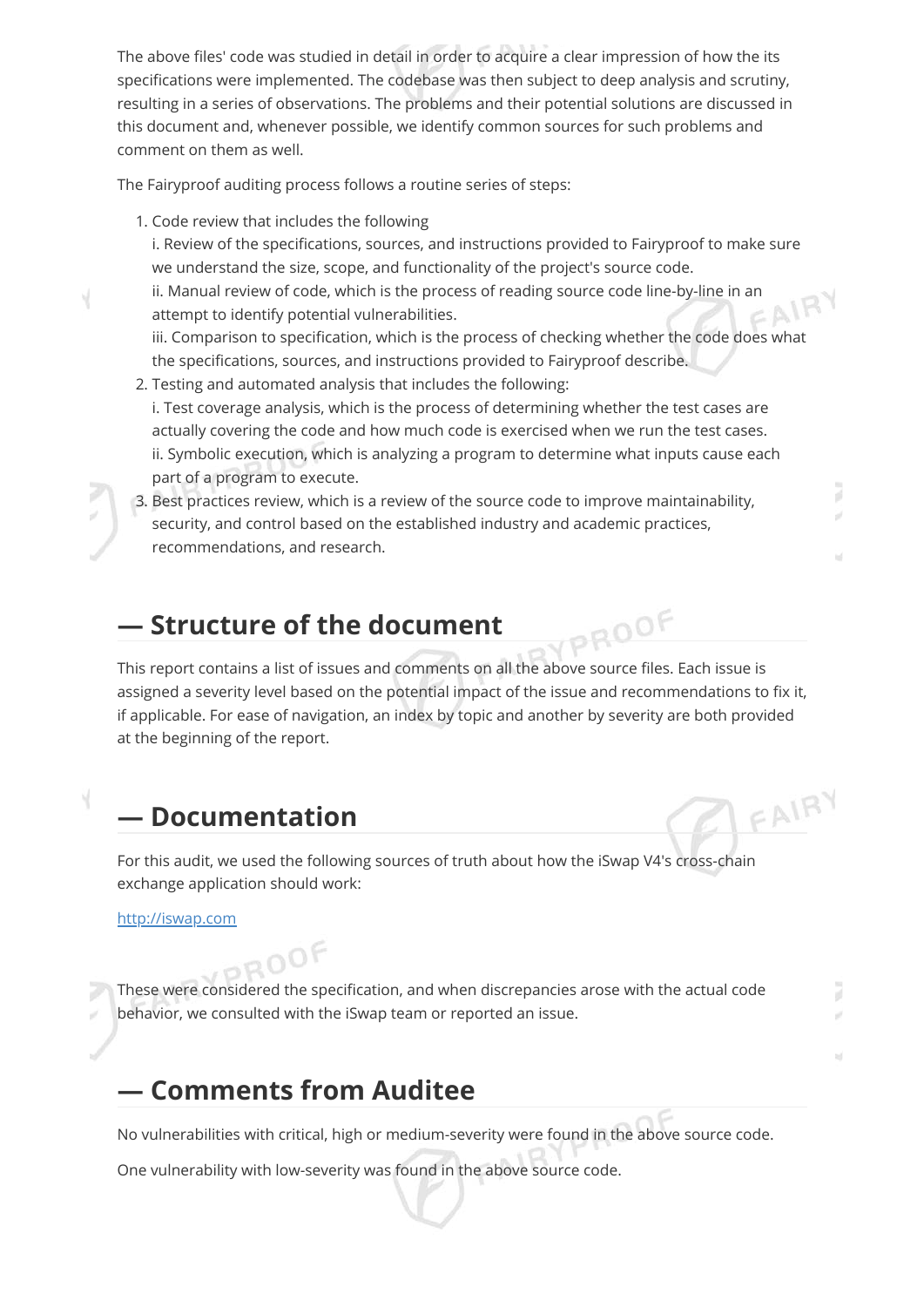## **02. About Fairyproof**

[Fairyproof](https://www.fairyproof.com/) is a leading technology firm in the blockchain industry, providing consulting and security audits for organizations. Fairyproof has developed industry security standards for designing and deploying blockchain applications.



iSwap V4 is a cross-chain crypto exchange application.

**Note: it currently only supports ETH, BSC, HECO, OKEX, Polygon, Arbitrum, Avalanche and Fantom.**

## **04. Major functions of audited code**

The audited code mainly implements the following function:

It takes stablecoins as a medium of exchange to implement cross-chain crypto exchange among ETH, BSC, HECO, OKEX, Polygon, Arbitrum, Avalanche and Fantom.

#### **Note:**

**The validation of cross-chain transactions, which is done by the relayer nodes, was not covered by this audit.**

**The admin can deposit or withdraw onchain assets. Therefore, before enabling a crosschain transaction that will withdraw onchain assets on the target chain, the admin needs to make sure the target chain has sufficient onchain assets for the user to withdraw.**

**Users who do cross-chain transactions in the system will pay transacton fees. Whitelisted users who do cross-chain transactions in the system may get rewards.**

## **05. Coverage of issues**

FAIRY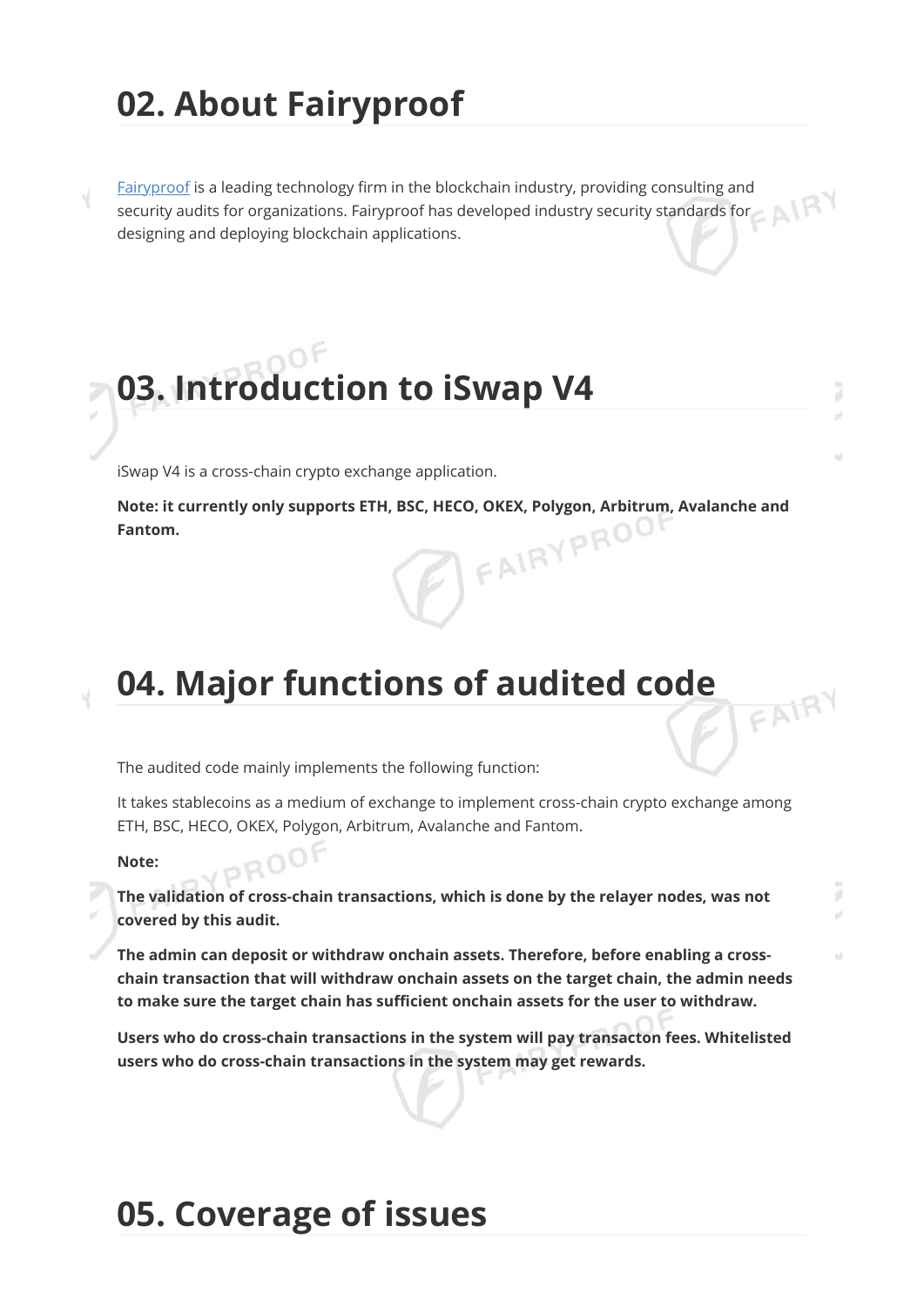The issues that the Fairyproof team covered when conducting the audit include but are not limited to the following ones:

- Re-entrancy Attack
- DDos Attack
- Integer Overflow
- Function Visibility
- Logic Vulnerability
- Uninitialized Storage Pointer
- Arithmetic Precision
- Tx.origin
- Shadow Variable
- Design Vulnerability
- Token Issurance
- Asset Security
- Access Control



þ ¥

F FAIRY

## **06. Severity level reference**

Every issue in this report was assigned a severity level from the following:

**Critical** severity issues need to be fixed as soon as possible.

**High** severity issues will probably bring problems and should be fixed.

**Medium** severity issues could potentially bring problems and should eventually be fixed.

**Low** severity issues are minor details and warnings that can remain unfixed but would be better  $CAVY$ fixed at some point in the future.

## **07. Major areas that need attention**

Based on the provided souce code the Fairyproof team focused on the possible issues and risks related to the following functions or areas. related to the following functions or areas.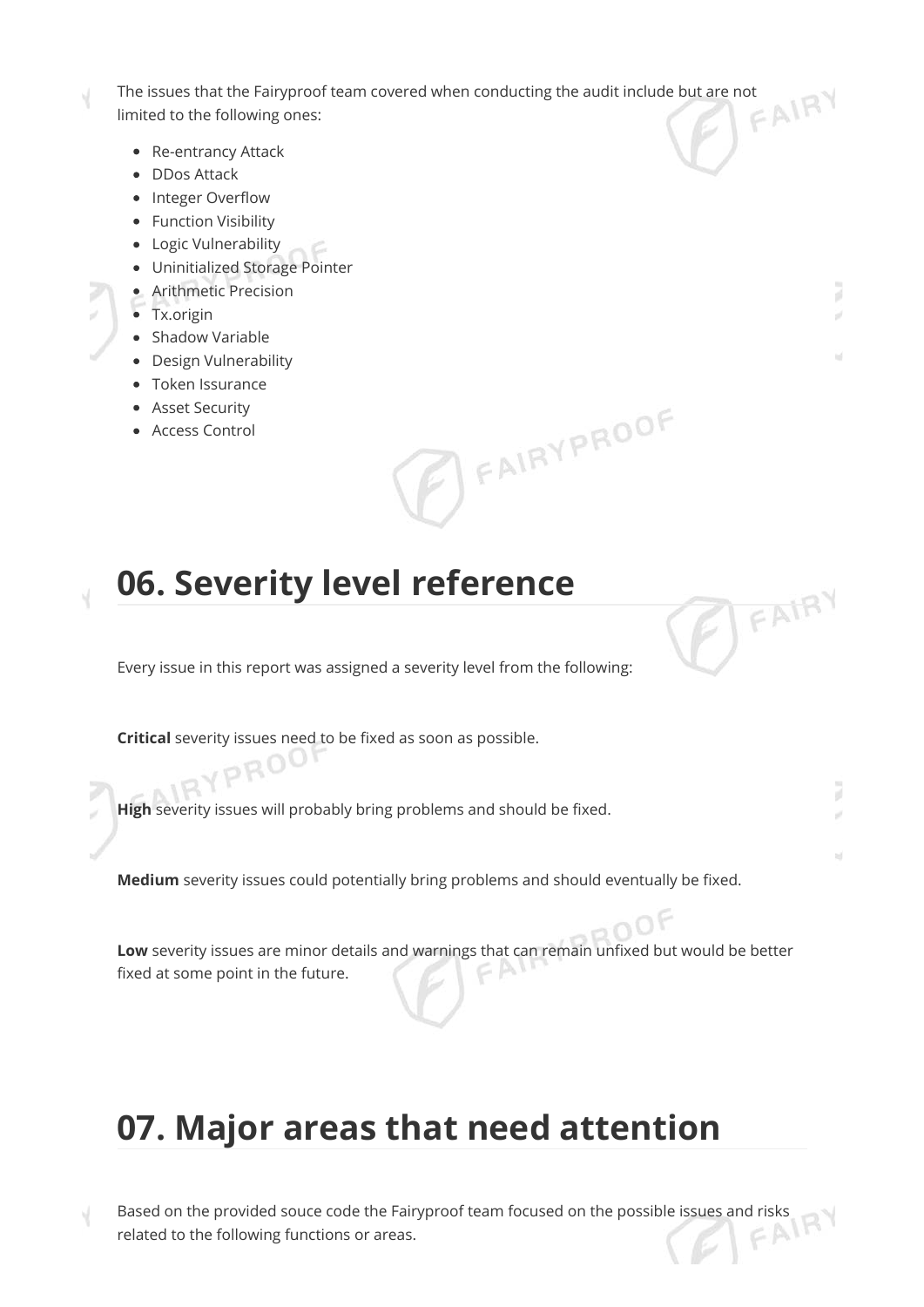#### **- Integer Overflow/Underflow**

We checked all the code sections, which had arithmetic operations and might introduce integer overflow or underflow if no safe libraries were used. All of them used safe libraries.

We didn't find issues or risks in these functions or areas at the time of writing.

#### **- Setting of Transaction Fees**

We checked whether or not the transaction fees were set properly.

We didn't find issues or risks in these functions or areas at the time of writing.

#### **- Access Control**

We checked each of the functions that could modify a state, especially those functions that could<br>only be accessed by "owner".<br>We did that is a state of the state of the state of the state of the state of the state of the only be accessed by "owner".

We didn't find issues or risks in these functions or areas at the time of writing.

#### **- State Update**

We checked some key state variables which should only be set at initialization.

We didn't find issues or risks in these functions or areas at the time of writing.

#### **- Asset Security**

We checked whether or not all the functions that transferred assets were safely hanlded.

In line 114 of the IHub.sol file, order.from could be arbitrarily set by users. When the allowance of order.from had crypto assets, these assets could be maliciously transferred to other addresses. Here is the code section:

TransferHelper.safeTransferFrom(order.asset, order.from, address(this), order.amount);

Consider changing order. from to msg. sender to make sure the sender can only send assets from his/her own wallet:

 $F^{\mu\nu}$  $A^{\nu}$ 

TransferHelper.safeTransferFrom(order.asset, msg.sender, address(this), order.amount);

It has been fixed by the team.

We didn't find issues or risks in these functions or areas at the time of writing.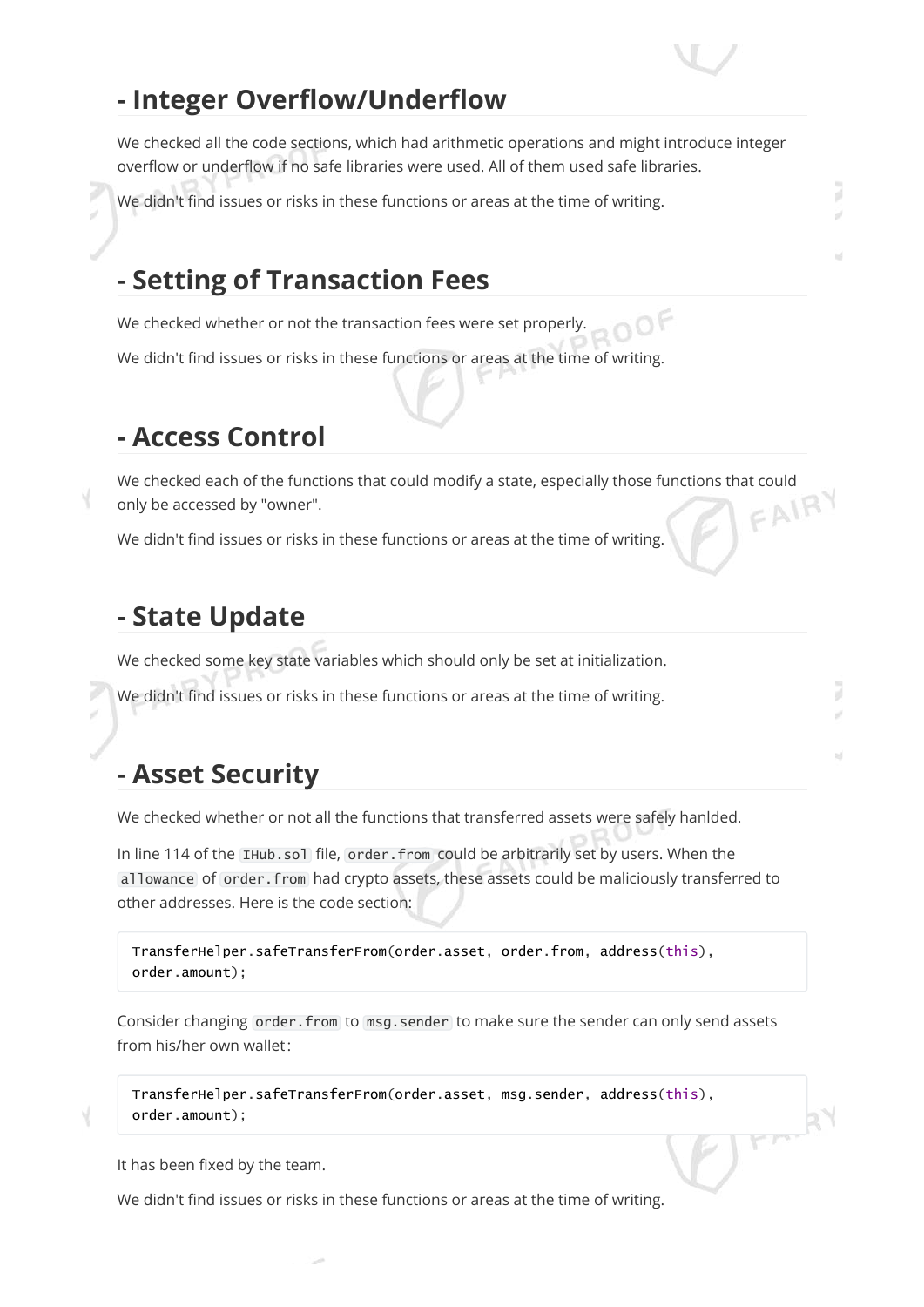## **- Contract Migration/Upgrade**

We checked whether or not the contract files introduced issues or risks associated with contract migration/upgrade.

We didn't find issues or risks in these functions or areas at the time of writing.

## **- Implementation of Cross-Chain Exchange**

We checked whether or not there were issues or risks in the implementation of cross-chain exchange and the validation by the relayer nodes.

We found an issue, for more details please refer to "09. Issue descriptions".

## **- Miscellaneous**

V

We didn't find issues or risks in other functions or areas at the time of writing.

## **08. List of issues by severity** FAIRYPROOF **A. Critical - N/A B. High - N/A C. Medium**  $B = A1BY$ **- N/A**

## **D. Low**

7

J s

BEAIRY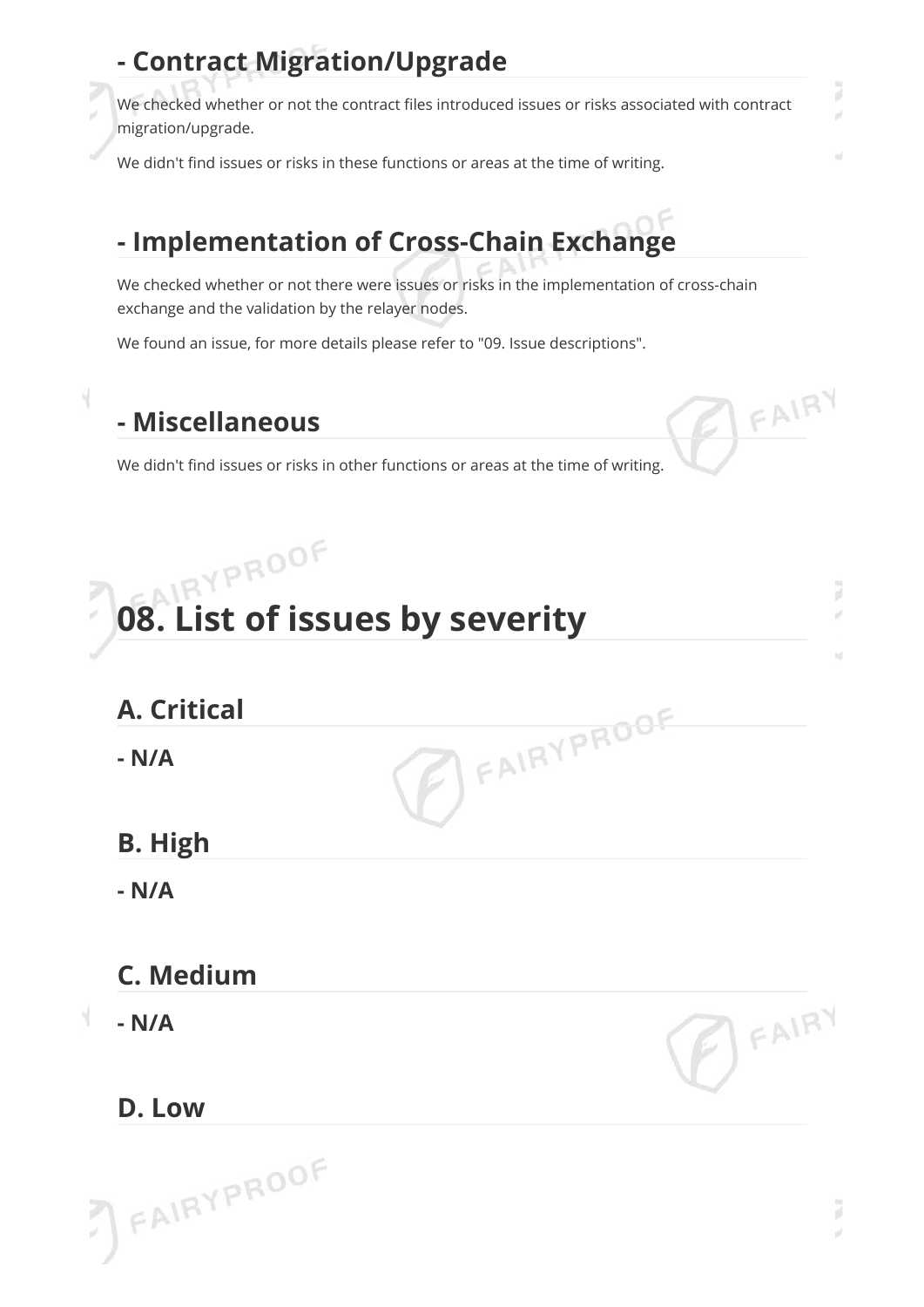## **09. Issue descriptions**

#### **- Front-run Risk: Low**

Source and Description:

Ч

There was a front-run related vulnerability in the implementation of the validation of cross-chain transactions. Based on the implementation, when a user initiated a cross-chain transaction, an arbitrager could exploit the vulnerability to front-run thus causing the user to suffer a huge slippage. slippage.

FAIRYPROOF

Recommendation:

 $> 1.1$ 

Consider using a random number, enforcing a max amount for a traction or alternative strategies to improve its validation of cross-chain transactions to mitigate front-running risks.<br> **Update**: the iSwap team will make changes in future upgrades.

**Update**: the iSwap team will make changes in future upgrades.

## **10. Recommendations to enhance the overall security**

We list some recommendations in this section. They are not mandatory but will enhance the overall security of the system if they are adopted. overall security of the system if they are adopted.

#### **- Transferring Admin's Access Control to Multi-sig Wallet**

Consider transferring the admin's access control to bridges and relayers to multi-sig wallets to mitigate risks that may be caused by the Admin's private key being compromised .

#### **- Monitoring Onchain Transactions**

Consider monitoring onchain transactions in multiple nodes such that no transactions would be  $100^{6}$ ignored or delayed.

ú

¥

FAIRY